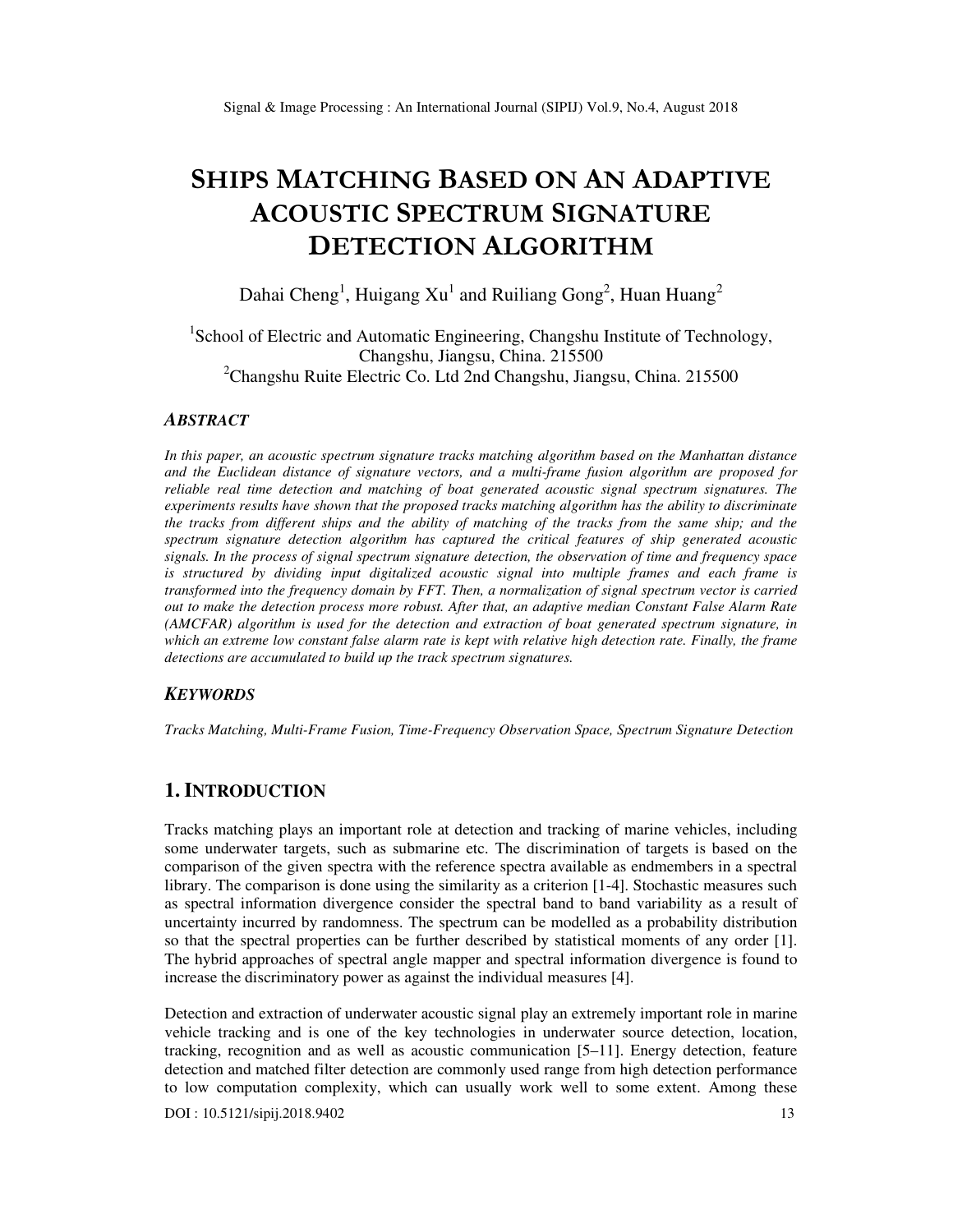researches of the underwater passive detection methods, energy detection is mostly discussed and used in practical for its merits of lowest computational cost and easy to realize, while shows a poor performance under low SNR marine environment. However, over the past several decades, the marine environment has been more complexed in both natural and anthropogenic influences that ambient noise revealed. And as a consequence, the existing underwater passive detection methods are facing serious challenges, for which advanced detection scheme with better performance is still worthy investigating, especially under low signal-to-noise ratio (SNR) region [12-14].

This paper is focused on the research of theoretic algorithm development and experiments of tracks matching, and automatic detection ship spectrum signature based on boat generated acoustic signals from hydrophone ([15-18]). In this paper, an observation space is created by dividing input acoustic signals into multiple frames, with each frame sampled and transformed into the frequency domain. Then, an Adaptive Median Constant False Alarm Rate algorithm [19] is used for automatic target detection of boat-generated acoustic signals in each frame to provide a low constant false alarm rate with relatively high detection rate. Finally, the track signal spectrum signature is built up by a multi-frame detection vector fusion algorithm, in which the signal-to-noise ratio (SNR) in the observation period has been increased in the detection phase. The proposed algorithms have been tested on real boat generated acoustic signals obtained from a hydrophone.

# **2. MULTI-FRAME SPECTRUM SIGNATURE DETECTION IN TIME FREQUENCY DOMAIN**

In this section, the observation is created first. Then, an adaptive signal spectrum components detection algorithm is used for the signature detection.

#### **2.1. Multi-Frame Spectrum Observation Space**

The observation space for multi-frame spectrum detection and fusion is created by dividing input time domain signal into multiple frames, and each frame in transformed into frequency domain by using FFT, which is shown in Fig. 1, in which x-direction represent number of frequency bins, and the y-direction represent time or number of frames.



Frequency (Number of Frequency Bins)

Figure 1. Observation space for the acoustic signal spectrum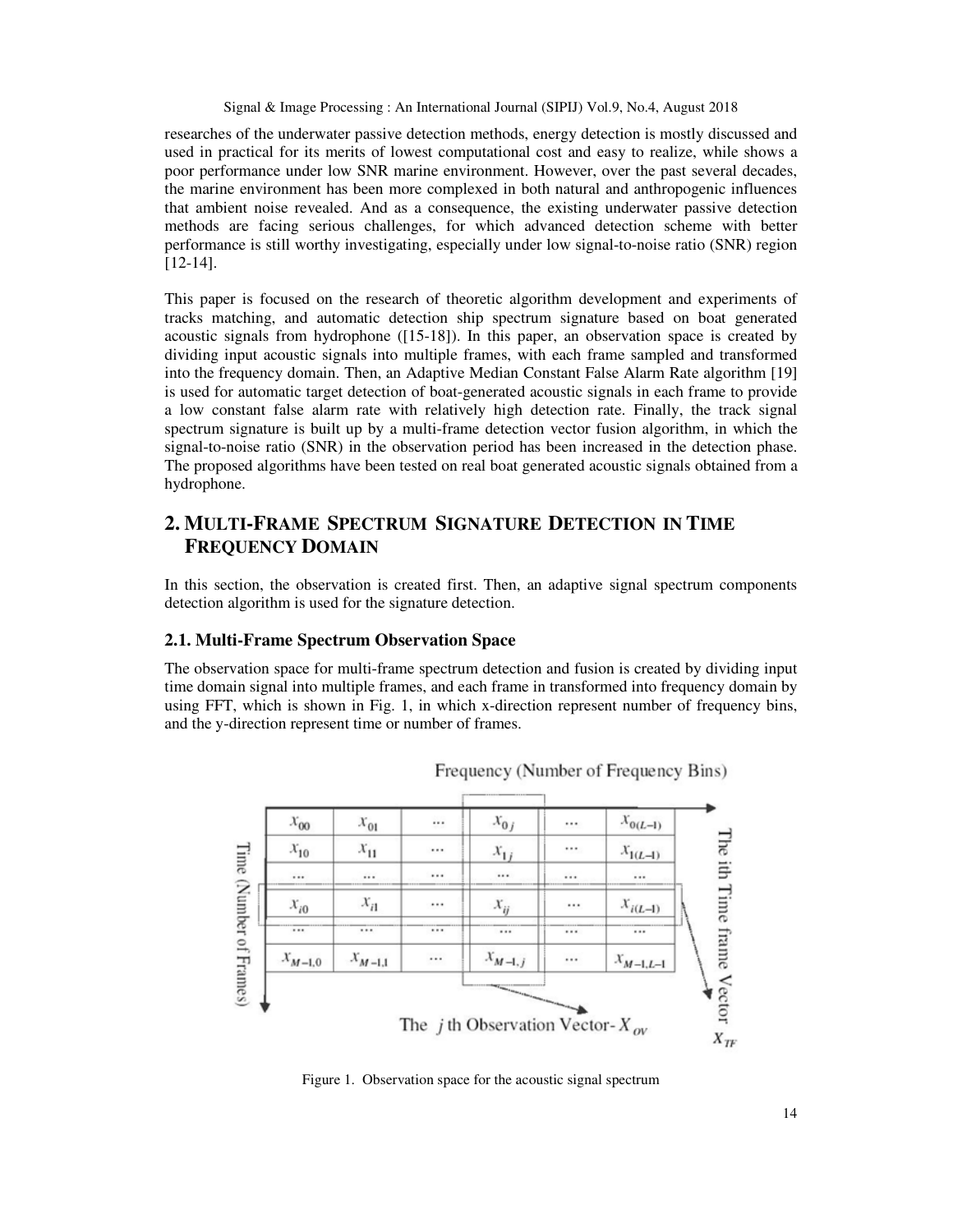#### **2.2. Adaptive Spectrum Signature Detection Algorithm**

An adaptive CFAR spectrum signature detection algorithm used in this paper are structured based on the idea of median CFAR thresholding, and the normalization operation based Neyman-Pearson (NP) criterion ([19-22]), which is widely adopted for signal detection application in either radar or sonar systems.

The basic idea of the Neyman-Pearson detector is to reduce the false alarm rate and maximize the probability of detection. It has been proven that under the Neyman-Pearson criterion, the acoustic signal in the frequency domain needs to be normalized by the average noise power in the optimum detector [23].

The whole multi-frame acoustic signal processing and detection algorithms employed in the paper is shown in Fig. 2. In which, the acoustic signals from hydrophone are sampled and converted into digital signals based on the Nyquist Sampling Theorem (Criterion) ([24-27]). In our experiments, the signals are originally sampled at 44.1kHz, then resampled to 2048 Hz, so the maximum frequency range in our scope is 1024 Hz. After that, the digital signal is divided into multiple frames with  $T=0.5$  seconds for each frame, and the data processing period in digital format is  $N = 1024$ .



Figure 2. Adaptive Spectrum Signature Detection Multi-Frame Fusion Algorithms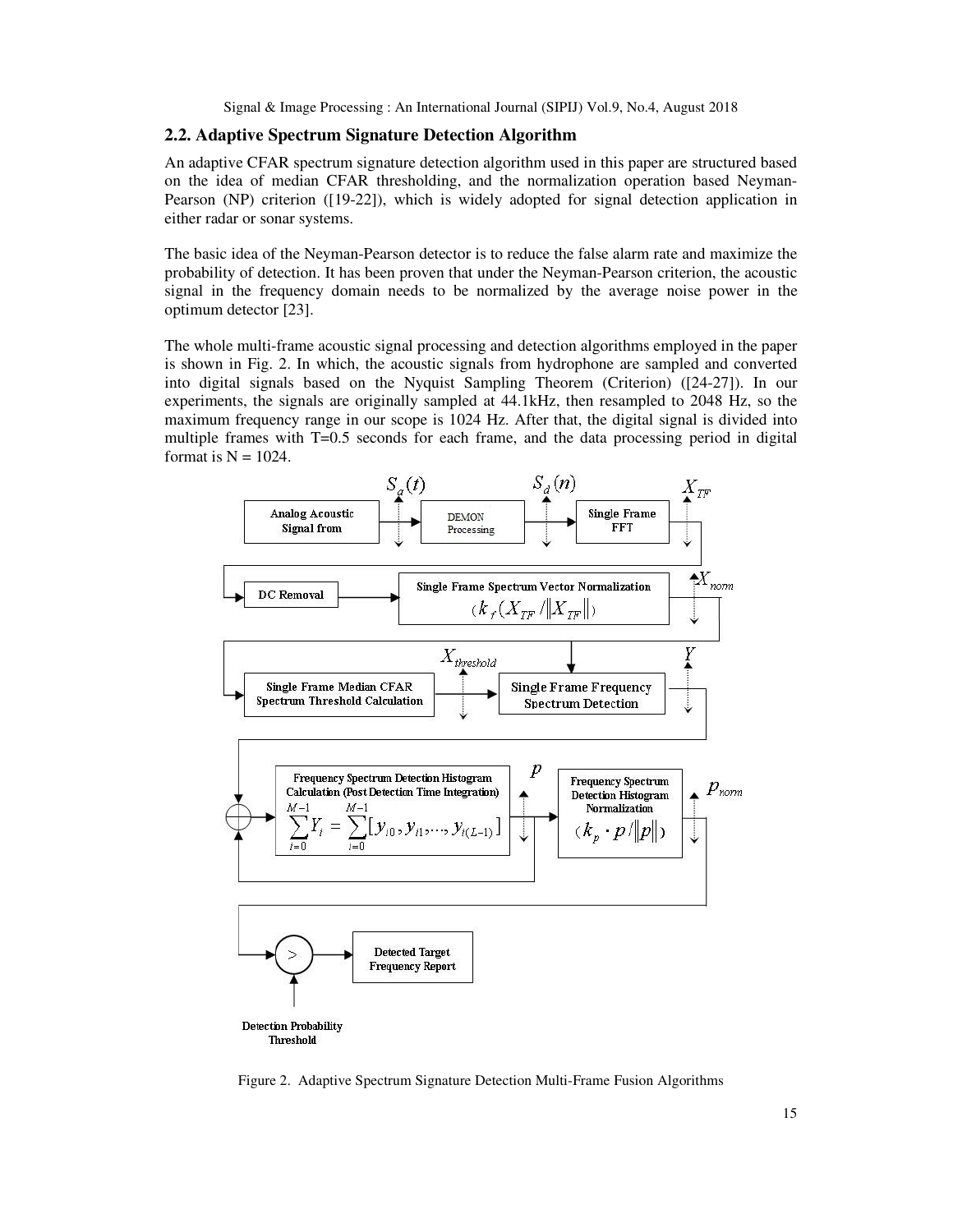The digital signals are then transformed into the frequency domain by using FFT (Fast Fourier Transform). Since the data processing period is 1024, we chose the same length, i.e. 1024 points as FFT length.

Normally DC is the strongest component in the boat generated acoustic signals, which does not carry any useful information, but will affect the later processing, so it is necessary to remove DC component first.

We assume that the boat generated acoustic signals are stable random process during the observation period, such as 15 to 20 seconds.

In order to deal with various input signal strength and make the automatic target spectrum signature detection more robust, the normalization is performed in the frequency domain for the multi-frame spectrum fused vector by its magnitude. At this stage, each element in the multiframe fusion vector is divided by the magnitude of the vector (geometric length). After normalization, a magnitude scaling factor of 40 dB (100 times) is used to give the signal a more practical range.

The multi-frame spectrum fusion vector normalization is described as follows

$$
X_{\overline{F}}^{\text{norm}} = k_{f} \cdot \frac{X_{\overline{F}}}{\sqrt{\left\|X_{\overline{F}}\right\|}} = k_{f} \cdot \frac{\left[x_{0}, x_{1}, \cdots, x_{(L-1)}\right]^{T}}{\sqrt{x_{0}^{2} + x_{1}^{2} + \cdots + x_{(L-1)}^{2}}}
$$
(1)

in which L is the number of frequency bins in the fusion vector and kf is the scaling factor.

In traditional sonar systems, signal detection is realized by a constant thresholding. Instead, in our approach, a floating threshold vector for the multi-frame fusion vector is calculated based on an Adaptive Median CFAR algorithm, in which the threshold for each frequency bin is adapted by the median value over a sliding window. This is performed in two steps: in the first step, the median threshold of the normalized spectrum vector is subtracted from the original normalized spectrum vector. In the second step, the difference calculated in the first step is compared with a constant CFAR threshold  $(\Delta)$ , and if the difference is big enough to cross the constant threshold, the bin is reported as the target frequency, otherwise, it is reported as noise component. The parameter is called sensitivity, as the bigger the  $\Delta$  is, the less sensitive our detection system is on weak signals. Since the CFAR threshold in each bin is adapted to its neighbourhood background noise, it will keep our automatic spectrum signature detection system at a very low and constant false alarm rate. In the following, the AMCFAR algorithm is described in details.

The Median Constant False Alarm Rate (Median CFAR) threshold vector,

$$
X_{threshold} = [x_{threshold}, 0, x_{threshold,1}, \dots, x_{threshold, L-1}]^{T}
$$
  
= 
$$
[x_{threshold, i}]^{T}
$$
 (2)

is calculated by feeding into a Median filter (whose properties and size will be discussed in the next section) as follows:

$$
x_{threshold,i} = Median\{x_{norm,i-k}, \cdots, x_{norm,i}, \cdots, x_{norm,i+k}\}
$$
\n(3)

16 The Median filter size is  $(2k+1)$ , with  $k=1,2,3$ . In order to deal with the boundary case, both the input signal spectrum vector and the threshold vector are treated as wrapped period signals. The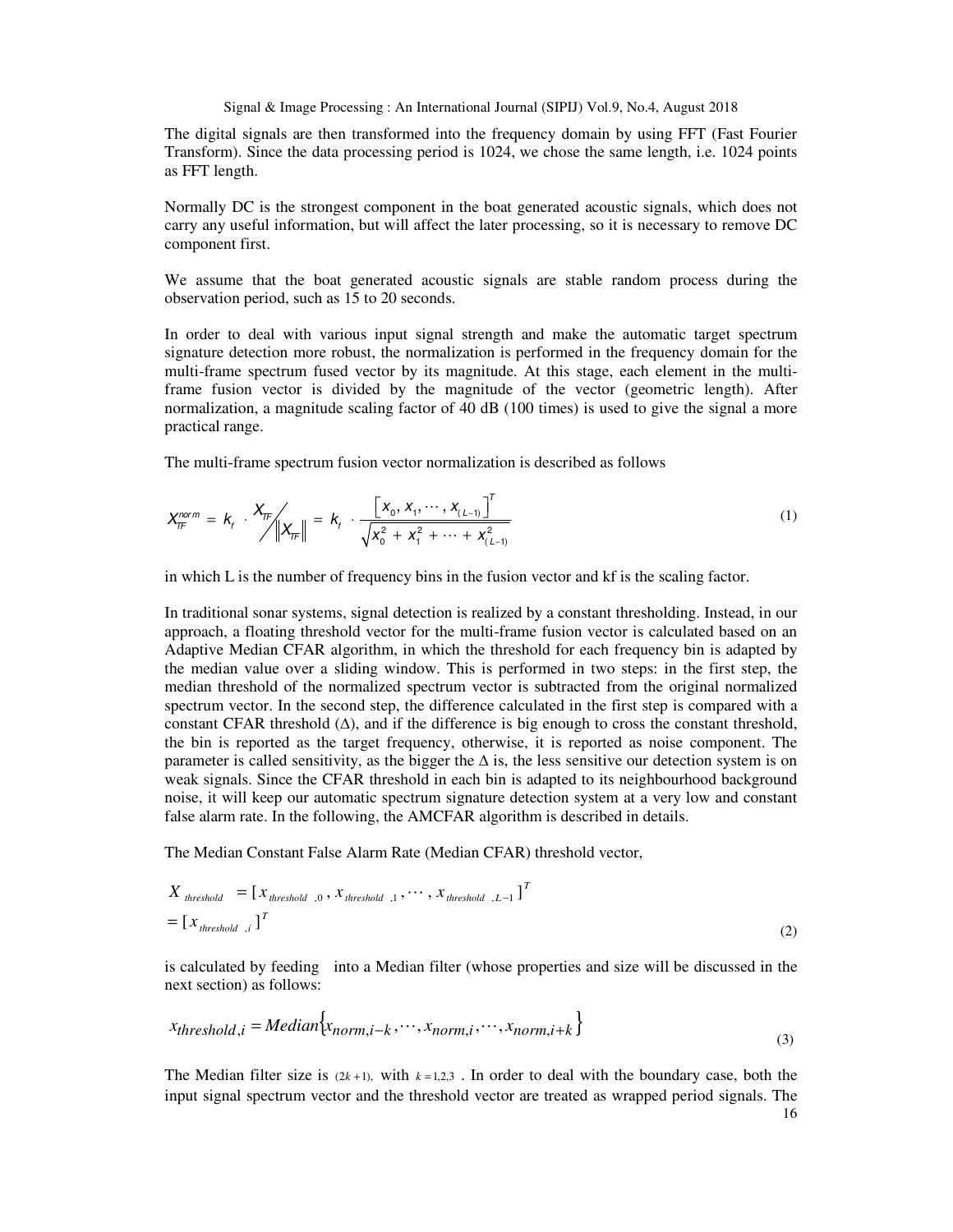multi-frame fusion vector detection is based on the comparison of the difference between vectors  $Y_{norm}$  and  $Y_{norm}^{threshold}$  against a threshold, with the output being a binary vector:

$$
Y_i = [y_{i0}, y_{i1}, \cdots, y_{i(L-1)}]^T
$$
 (4)

with  $Y_i$ , where j=0, 1, ..., L-1 given by:

$$
y_{ij} = \begin{cases} 1, \left( x_{norm} , ij \right) - x_{threshold} , & \text{if } j \ge \Delta \\ 0, otherwise \end{cases}
$$
 (5)

The  $y_{ii}$  values are either equal to 1 or 0, which are the detected frequencies based on the multiframe fusion detection. As boat-generated signals typically last at least 20 to 30 minutes, it is reasonable to treat the signal stable random process in the observation period of 15 to 20 seconds, and it has been proven that the proposed algorithm can significantly improve the detection rate.

In order to increase the signal-to-noise ratio in frequency domain, a multi-frame detection vector fusion is used in the paper as shown in Equation 6.

$$
p = [p_0, p_{1,\dots}, p_{(L-1)}]
$$
  
= 
$$
\sum_{i=0}^{M-1} Y_i = \sum_{i=0}^{M-1} [y_{i0}, y_{i1}, \dots, y_{i(L-1)}]
$$
 (6)

Where M is the number of frames in the observation period, and L is the number of frequency bins in each frame.

#### **3. SIGNATURE TRACKS MATCHING**

The discrimination of targets is based on the comparison of the detected signature spectrum with the reference spectra stored in our spectral database, and the comparison is carried out by using the similarity or distance between spectrum signature vectors. The tracks matching algorithm is shown in Fig. 3, in which we can see that the final decision of whether the two signature tracks are from different ships or from the same ship is based on blocks matching and final fusion, and each block consisted of 15 frames, and each frame is a 1024 point spectrum vector.

The blocks matching is based on the similarity or distance measurements between two spectrum signature vectors, which include Manhattan and Euclidean distance distances in our proposed tracking algorithms.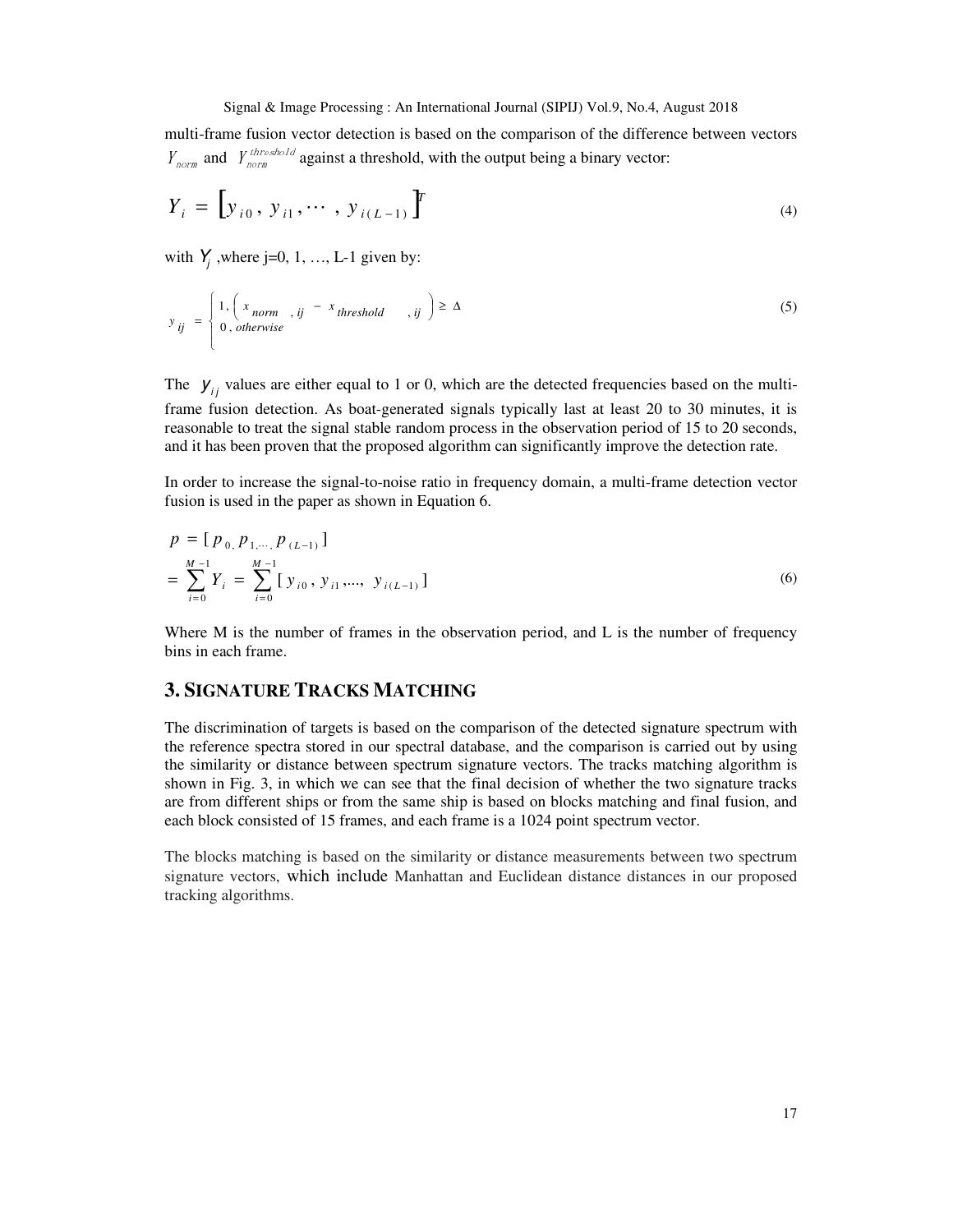

Signal & Image Processing : An International Journal (SIPIJ) Vol.9, No.4, August 2018

Figure 3. Tracks matching algorithm

**Manhattan distance**: Manhattan distance is also called taxicab distance. A taxicab geometry is a form of geometry in which the usual distance function or metric of Euclidean geometry is replaced by a new metric in which the distance between two points is the sum of the absolute differences of their Cartesian coordinates. The taxicab metric is also known as rectilinear distance, L1 distance, L1 distance or  $\ell^1$  norm (see  $\ell^p$  space), snake distance, city block distance, Manhattan distance or Manhattan length, with corresponding variations in the name of the geometry. The latter names allude to the grid layout of most streets on the island of Manhattan, which causes the shortest path a car could take between two intersections in the borough to have length equal to the intersections' distance in taxicab geometry.

Formal definition: The taxicab distance,  $d(Sig_1, Sig_2)$ , between two vectors  $Sig_1$  and  $Sig_2$  in an N dimensional real vector space with fixed Cartesian coordinate system, is the sum of the lengths of the projections of the line segment between the points onto the coordinate axes. More formally,

$$
d(Sg_{1}, Sg_{2}) = |Sg_{1,1} - Sg_{2,1}| + |Sg_{1,2} - Sg_{2,2}| + \cdots + |Sg_{1,N} - Sg_{2,N}| = \sum_{i=1}^{N} |Sg_{1,i} - Sg_{2,i}|
$$
\n(7)

where  $\text{Sig}_1$  and  $\text{Sig}_2$  are vectors  $\text{Sig}_1 = (\text{Sig}_{11}, \text{Sig}_{12}, \ldots, \text{Sig}_{1N})$ , and  $\text{Sig}_2 = (\text{Sig}_{21}, \text{Sig}_{22}, \ldots, \text{Sig}_{2N})$ .

For example, in the plane, the taxicab distance between  $Sg_1$  and  $Sg_2$  is  $\sum_{i=1}^{\infty} |Sg_{1,i} - Sg_{2,i}|$ N  $\sum_{i=1}^{\infty}$  |  $\sum_{i=1}^{\infty}$   $\sum_{i=1}^{\infty}$   $\sum_{i=1}^{\infty}$  $Sg_{\scriptscriptstyle (i)}-Sg$  $\sum_{j=1}^{\infty}\left|\boldsymbol{S}\,\boldsymbol{g}_{1,j}\right|-\boldsymbol{S}\,\boldsymbol{g}_{2,j}\,\right|.$ 

**Euclidean distance:** In similarity measurement, we also use the Euclidean distance or Euclidean metric, which is the "ordinary" straight-line distance between two points in Euclidean space. With this distance, Euclidean space becomes a metric space. The associated norm is called the Euclidean norm, or a generalized term for the Euclidean norm is the  $L^2$  norm or  $L^2$  distance.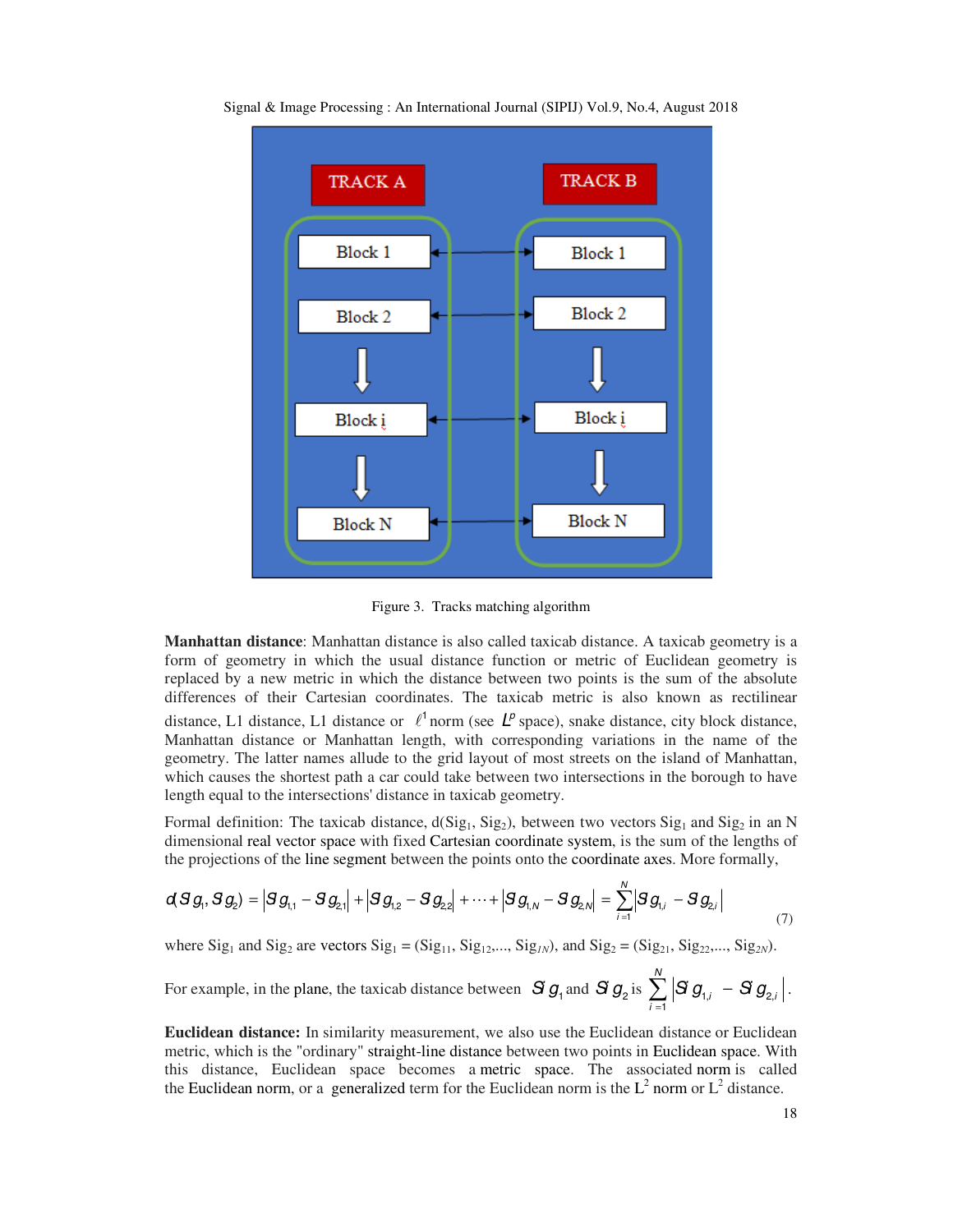The **Euclidean distance** between signature points Sig1 and Sig2 is the length of the line segment connecting them .In Cartesian coordinates, if the two spectrum signatures  $Sig_1 = (Sig_{11}, Sig_{12},..., Sig_{1N})$  and  $Sig_2 = (Sig_{21}, Sig_{22},..., Sig_{2N})$  are two points in Euclidean *N*space, then the distance (d) from  $Sig_1$  to  $Sig_2$ , or from  $Sig_1$  to  $Sig_2$  is given by the Pythagorean formula:

$$
d(Sg_{1},Sg_{2}) = \sqrt{(Sg_{1,1} - Sg_{2,1})^{2} + (Sg_{1,2} - Sg_{2,2})^{2} + \dots + (Sg_{1,N} - Sg_{2,N})^{2}} = \sqrt{\sum_{i=1}^{N} (Sg_{1,i} - Sg_{2,i})^{2}}
$$
\n(8)

Stochastic measures such as spectral information divergence consider the spectral band to band variability as a result of uncertainty incurred by randomness. The spectrum can be modelled as a probability distribution so that the spectral properties can be further described by statistical moments of any order. The hybrid approaches of spectral angle mapper and spectral information divergence is found to increase the discriminatory power as against the individual measures.

## **4. RELATED WORKS AND DISCUSSION**

In this paper, a ships matching algorithm based on Manhattan distance and Euclidean distance, a multi-frame detection fusion and an adaptive signal spectrum detection algorithms are proposed, in which the tracks from different ships can be easily discriminated by both Manhattan distance and Euclidean distance; the spectrum signature detection algorithm captured the critical features, with a low false alarm and relative high detection rates in the frequency domain; and the signalto-noise ratio in each frequency bin is increased by a multi-frame fusion algorithm. The input acoustic signal is sampled and divided into multiple frames. Then each frame is transformed into the frequency domain by using FFT. After that, the target generated frequency spectrum will be detected based on accumulated and normalized spectrum vector by the proposed adaptive algorithm, in which the basic idea of the detection algorithm is that of using, for each frequency bin, different, adaptive CFAR (Constant False Alarm Rate) thresholds [8] rather than a single, constant threshold (which is often the case in acoustic systems), which is described below. Then, a multi-frame fusion on is carried out by accumulating single frame detection result vectors in the observation period, for example, in 15 seconds, equivalent of 30 frames in our experiments. Finally, the tracks matching is carried out based on the given Manhattan distance and Euclidean distance measurements.

The basic idea of CFAR thresholding is that every single threshold of each frequency bin is computed based on the surrounding background noise. The higher the background noise, the higher the threshold is set. Moreover, our algorithm uses a median filter window centered at each frequency bin to adapt the threshold value. To the best of our knowledge, while this idea is often used in radar system to obtain lower false alarm rate with relatively higher target detection rate, it is applied here for the first time to sonar-generated acoustic signals.

Since the Median Filter is good at removing high frequency spot noise, it is a very effective way to calculate the threshold vector, which is independent of specific signals. As such, the Adaptive Median CFAR algorithm proves superior to other common approaches such as constant thresholds or average-based thresholds. The major advantage of the Median filter is in its ability to remove interferences such as strong signal or noise spikes without affecting the sharpness of edges (retaining sharp edges after filtering). Conversely, with an Averaging Low Pass Filter, which is equivalent to the Average CFAR algorithm, sharp edges will be blurred after filtering. Moreover, every bin in the averaging window will affect the threshold value, especially when the signal or a noise spike is strong. Evidence of the superiority of the median filter with respect to average filters for signal detection can also be found in [15].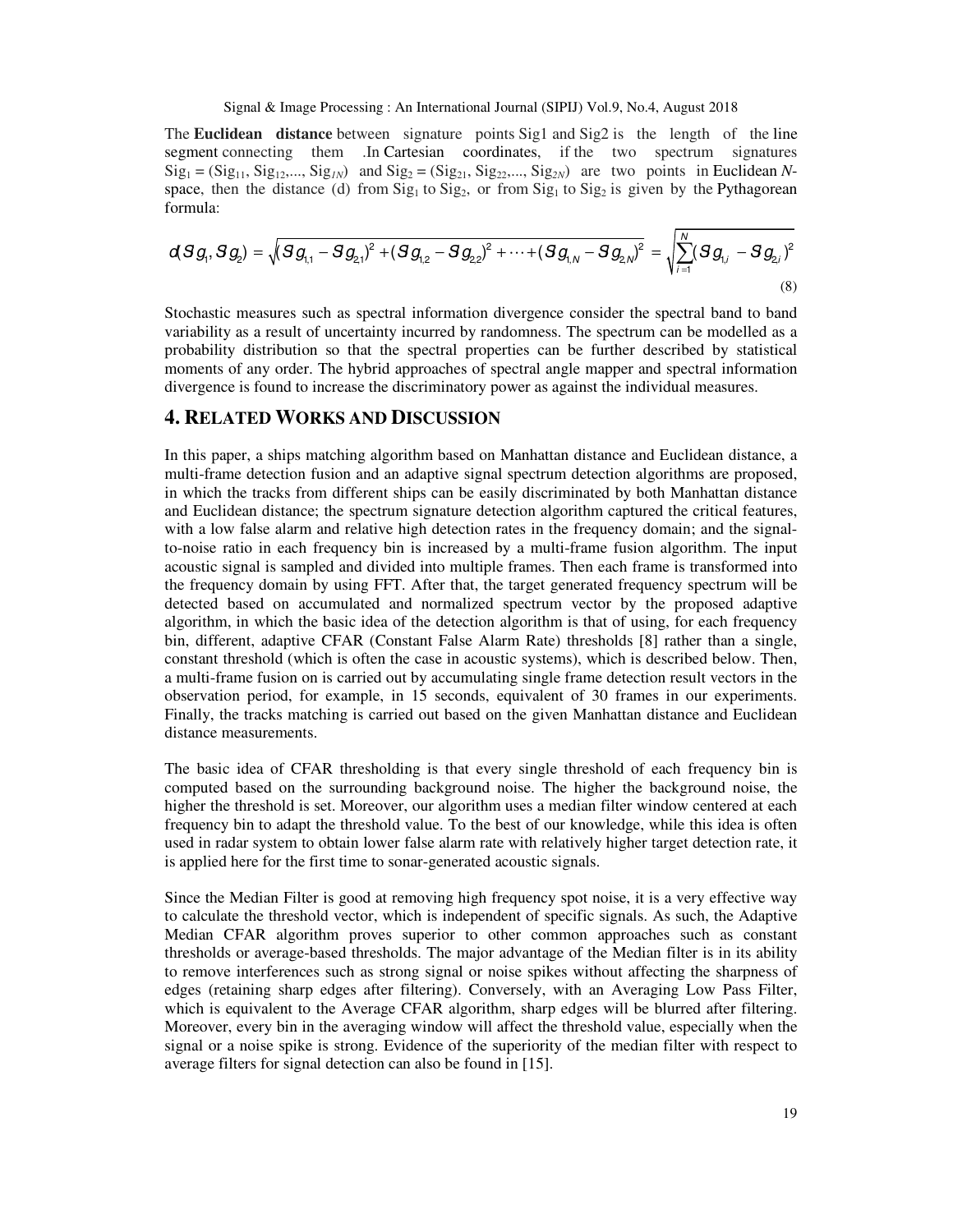The size of Median Filter window is an odd number, which can be  $3,5,7,\dots,(2k+1)$ . From our experiments, a window size of 5 has been proved to be the most appropriate.

The combination of multi-frame spectrum fusion and adaptive CFAR detection makes the whole detection system extremely robust and reliable. As boat-generated signals have relatively long duration, we have used a multi-frame spectrum fusion, i.e. time-integration over multiple frames which significantly improves the SNR. Although this step introduces a delay in early detection of incoming boats in the order of 15 seconds, this is completely negligible with respect to the typical travelling speeds of monitored boats. The Adaptive Median Filter Constant False Alarm Rate (AMCFAR) algorithm is used to detect boat signature with relatively high detection rate while maintaining a low and constant false alarm rate.

# **5. EXPERIMENTAL RESULTS OF TRACKS MATCHING AND ADAPTIVE SIGNATURE DETECTION ALGORITHM BASED ON THE MULTI-FRAME FUSION**

The test signals are provided by Soncom PTY LTD from "C-Buoy/Off-Buoy Processor Sea Trials' at Low Islets, Australia (16.3833° S, 145.5667° E) on 17 June 2002. The proposed tracks matching, multi-frame spectrum fusion and adaptive signature detection algorithms have been successfully tested on several real ship generated signals in the following, which include the signals called "Naiad1" and "SF6" for reference.

## **5.1. SPECTRUM SIGNATURE DETECTION TEST**

The proposed algorithms have been coded in Matlab, and the signature detection results have been shown in Figs. 4 and 5. Fig. 4 (a) shows us that the "Naiad1" boat signal has a pretty wide frequency band with a quite weak strength, which spreads between about 40 to 1k Hz, with the main frequency component at about 200 Hz and the strength of these frequency components between 0.5 to 4 dB. Fig. 4 (b) shows us the binary detections based on the Median CFAR threshold, in which the floating CFAR threshold vector has adapted to its original normalized multiple spectrum fusion vector to avoid any false detections. Fig. 4 (c) shows us the detected spectrum signature of "Naiad1" in the observation period with the normalized multiple frame spectrum vector, in which we can see that the spectrum signature has been reliably detected without any false detections.



Figure 4 Experimental results of "Naiad1" with the adaptive median CFAR algorithm with the sliding window size of 5, and proposed multiple frame fusion algorithms (block size: 45; initial frame number: 40).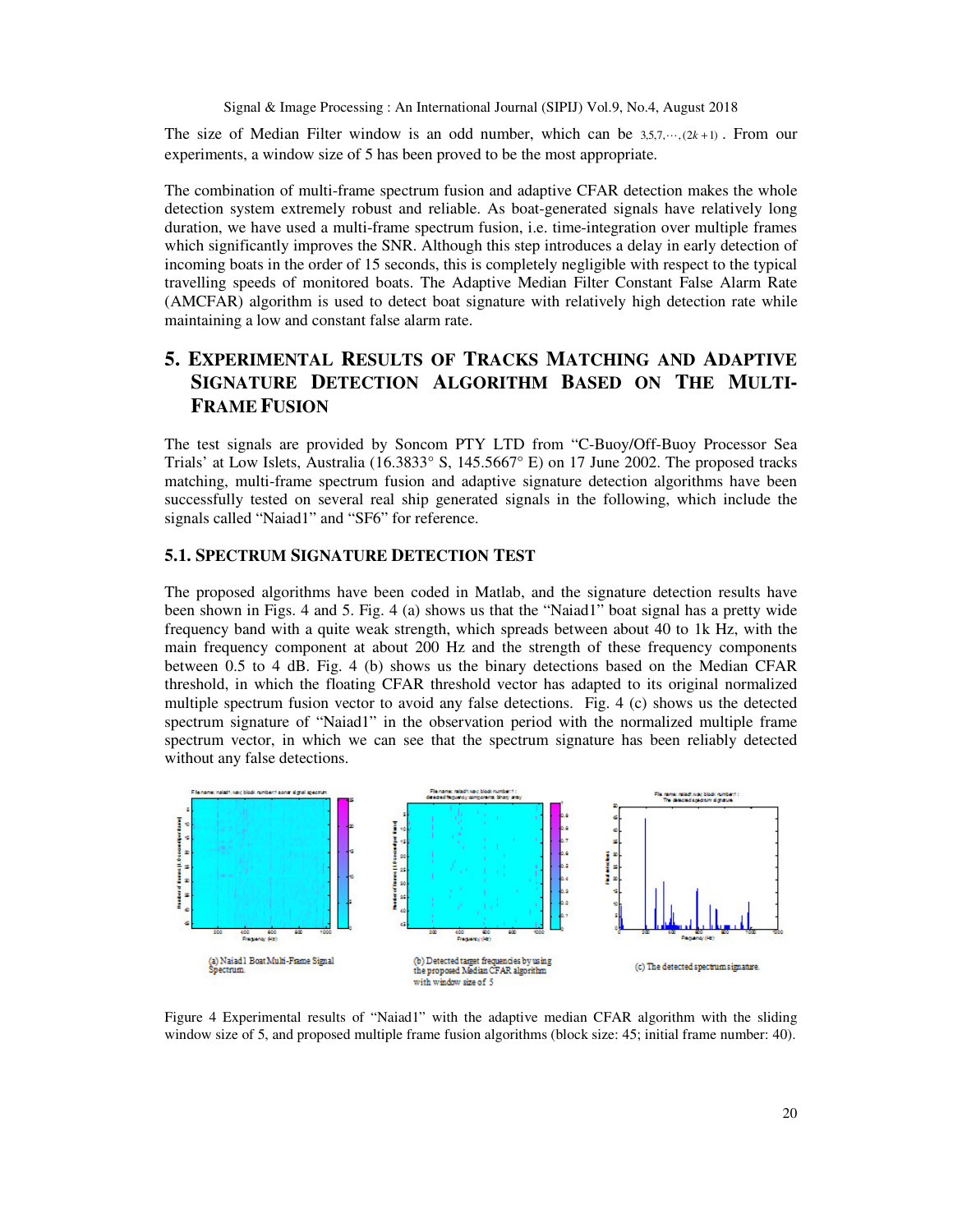#### **5.2. "SF1" BOAT SIGNAL TEST**

The proposed Adaptive Median CFAR detection and Multi-Frame spectrum fusion Algorithms have also been tested on "SF1" boat signal, and the test results are shown in Fig. 5. Fig. 5 (a) shows us that the "SF1" boat signal has also a pretty wide frequency band, which spreads between about 50 to 380 Hz, and 700 to 900 Hz, with the main frequency component at about 200 Hz 750 Hz, and the strength of these frequency components between 5 to 25 dB. Fig. 5 (b) shows us the binary detections with the Median CFAR threshold, in which the floating CFAR threshold vector has adapted to its original normalized multiple spectrum. accumulated spectrum fusion vector, in which the SNR has been significantly improved, and it also shows us the normalized multiple spectrum fusion vector (blue) vs its fusion vector to avoid any false detections. Fig. 4 (c) shows us the detected spectrum signature of "SF6" in the observation period (red) with the normalized multiple frame spectrum fusion vector (green), in which we can see that the spectrum signature has been reliably detected without any false detections. The overall procedure is computationally light, thus allowing us cost-effective real-time implementation even on systems with limited computational power and size constraints such as on-board embedded computers.



Figure 5 Experimental results of "SF1" of the proposed multiple frame spectrum fusion and adaptive median CFAR algorithm with sliding window size of 5. (block size: 45; initial frame number 10)

#### **5.3. TRACKS MATCHING BASED ON MANHATTAN DISTANCE- "NAIAID1" VERSUS "SF1" SIGNALS**

The proposed tracks matching algorithm has been tested on signal "Naiad1" and "SF1". Each track has 9 blocks, and each block is consisted of 15 frames, and the spectrum signature of each block is calculated based on the single fame detection and fusion in the same block. The spectrum signatures of the two tracks are shown in Table 1 (a), (b) and (c).



Table 1(a). Detected block spectrum signatures (block size: 15 frames; number of blocks: 9).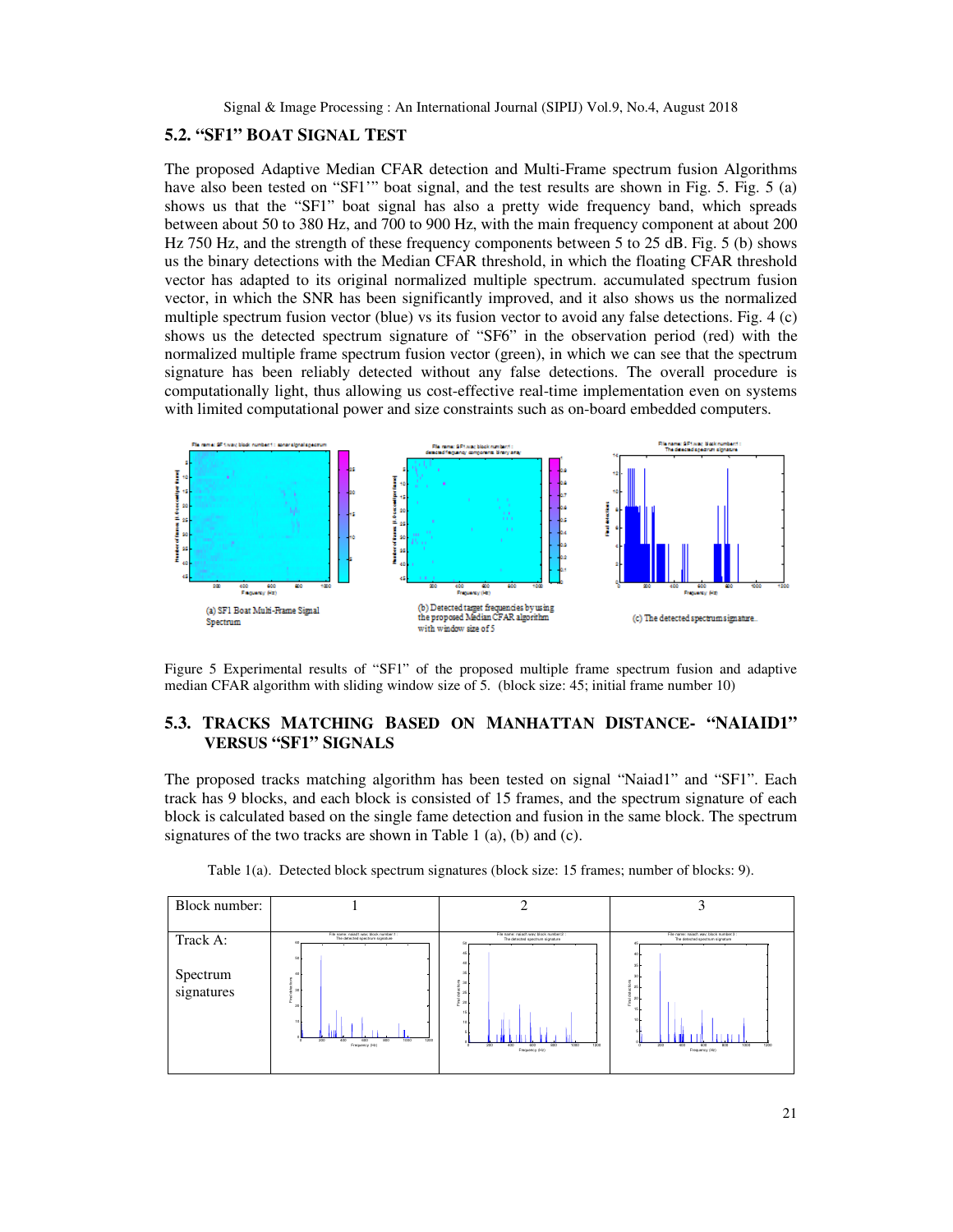| Track B:               | File name: SF1.way, block number:1:                                    | File name: SF1.way, block number:2 :                                                 | File name: SF1.way: block number:3 :                                                                                           |  |  |
|------------------------|------------------------------------------------------------------------|--------------------------------------------------------------------------------------|--------------------------------------------------------------------------------------------------------------------------------|--|--|
|                        | The detected spectrum signature                                        | The detected spectrum signature                                                      | The detected spectrum signature                                                                                                |  |  |
| Spectrum<br>signatures | 25<br>20<br>1200<br>200<br>600<br>800<br>1000<br>400<br>Frequency (Hz) | $-12$<br>۰<br>÷.<br>10<br>1200<br>800<br>1000<br>200<br>600<br>400<br>Frequency (Hz) | 16<br>14 <sub>1</sub><br>12 <sub>1</sub><br>s<br>10 <sub>1</sub><br>200<br>400<br>600<br>800<br>1000<br>1200<br>Frequency (Hz) |  |  |

Signal & Image Processing : An International Journal (SIPIJ) Vol.9, No.4, August 2018

Table 1(b). Detected block spectrum signatures (block size: 15 frames; number of blocks: 9).



Table 1(c). Detected block spectrum signatures (block size: 15 frames; number of blocks: 9).

| Block number                       | $\overline{ }$                                                                                                                                                                                       | 8                                                                                                                                                                           | 9                                                                                                                                                            |  |  |
|------------------------------------|------------------------------------------------------------------------------------------------------------------------------------------------------------------------------------------------------|-----------------------------------------------------------------------------------------------------------------------------------------------------------------------------|--------------------------------------------------------------------------------------------------------------------------------------------------------------|--|--|
| Track A:<br>Spectrum<br>signatures | File name: naiad1.way. block number:7 :<br>The detected spectrum signature<br>35<br>30<br>Find detection<br>Find detection<br>15<br>10<br>200<br>400<br>600<br>800<br>1000<br>1200<br>Frequency (Hz) | File name: najad1.way. block_number.8 :<br>The detected spectrum signature<br>25<br>20<br>盛<br>s.<br>$\frac{60}{9}$ 15<br>E<br>1200<br>200<br>800<br>1000<br>Frequency (Hz) | File name: najad1.way: block number:9 :<br>The detected spectrum signature<br>š<br>u<br>š<br>×<br>400<br>200<br>800<br>1000<br>600<br>1200<br>Frequency (Hz) |  |  |
| Track B:<br>Spectrum<br>signatures | File name: SF1.wax, block number:7:<br>The detected spectrum signature<br>35<br>30<br>Final detections<br>the 23<br>of 26<br>200<br>600<br>1000<br>1200<br>400<br>800<br>Frequency (Hz)              | File name: SF1.way. block number.8 :<br>The detected spectrum signature<br>25<br>20<br><b>P</b><br>400<br>600<br>800<br>1000<br>1200<br>200<br>Frequency (Hz)               | File name: SF1.way, block number 9 :<br>The detected spectrum signature<br>detectors<br>ŧ<br>600<br>1000<br>800<br>1200<br>200<br>400<br>Frequency (Hz)      |  |  |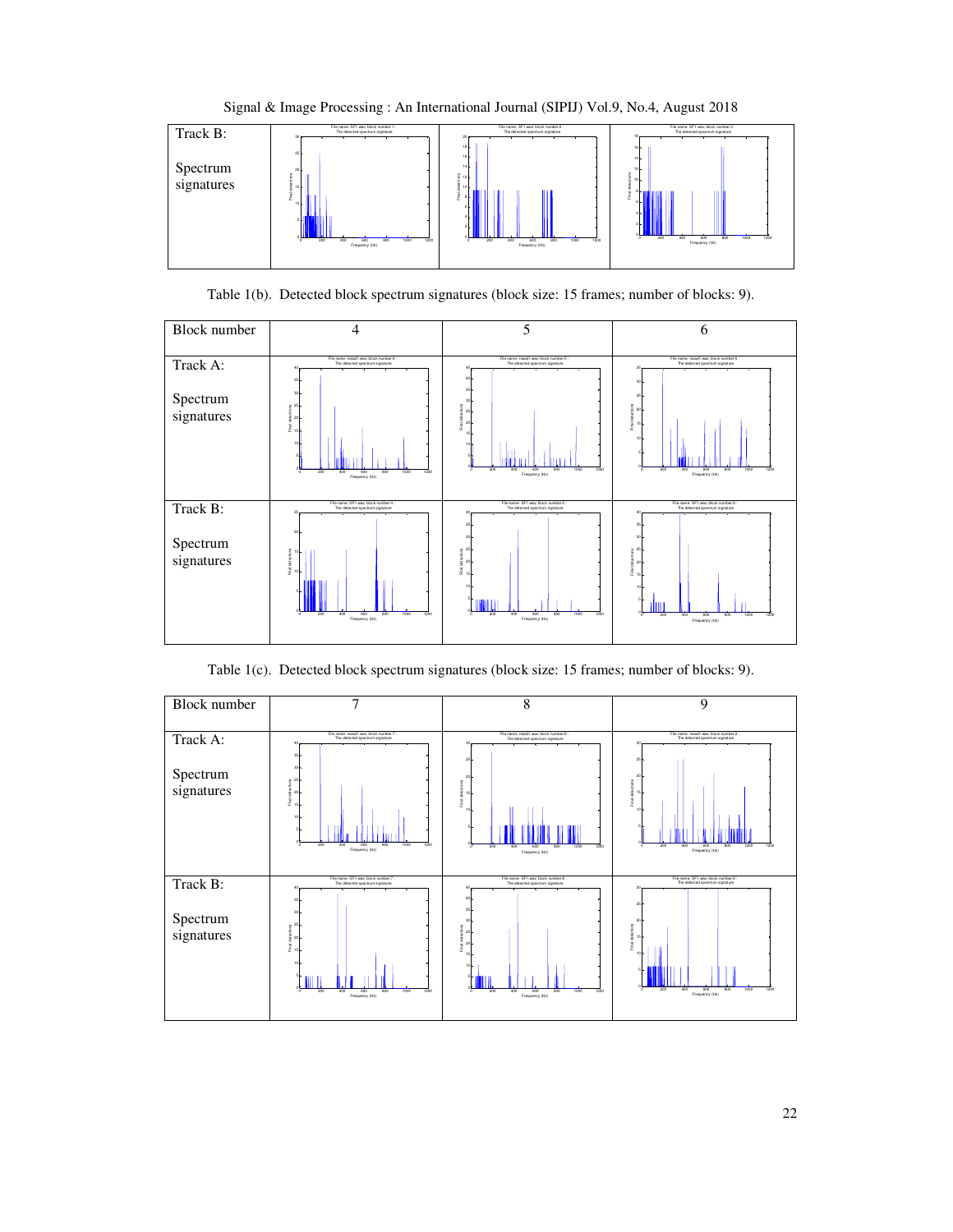In Table 1, we can see that the spectrum signatures in two tracks of different ships are quite different, and the similarities of the spectrum signatures from the same ship are much more than that from the different ships, but there are also some variations in the same track.

The calculated Manhattan distances between the two tracks in Table 1 are shown in Table 2.

|     | Block 1 Block 2 Block 3 Block 4 Block 5 Block 6 Block 7 Block 8 Block 9         |  |  |  |  |
|-----|---------------------------------------------------------------------------------|--|--|--|--|
| SF1 | Naiad1/ 1547.18 1685.19 1829.72 1549.87 1367.08 1585.52 1575.00 1964.62 1912.40 |  |  |  |  |
|     |                                                                                 |  |  |  |  |

Table 2. The Manhattan distances between Track 1 (Naiad1) and Track 2 (SF1)

Table 2 shows us that the Manhattan distances between Track 1 (Naiad1) and Track 2 (SF1) are around 1600.

#### **5.4. TRACKS MATCHING BASED ON EUCLIDEAN DISTANCE- "NAIAID1" VERSUS "SF6" SIGNALS**

The calculated Euclidean distances between the two tracks in Table 1 are shown in Table 3.

|                            | Block 1 |                          |  |        |        |        | Block 2 Block 3 Block 4 Block 5 Block 6 Block 7 Block 8 Block 9 |        |
|----------------------------|---------|--------------------------|--|--------|--------|--------|-----------------------------------------------------------------|--------|
| Naiad1/<br>SF <sub>6</sub> | 139.11  | 141.42   140.58   140.51 |  | 140.45 | 139.93 | 139.90 | 138.52                                                          | 140.71 |

Table 3. The Euclidean distances between Track 1 (Naiad1) and Track 2 (SF1)

Table 3 shows us that the Manhattan distances between Track 1 (Naiad1) and Track 2 (SF1) are around 140.

## **5.5. TRACKS MATCHING BASED ON MANHATTAN DISTANCE- "NAIAID1" VERSUS "NAIAID1" SIGNALS**

The matching of two tracks that are actually from the same target ship is tested by using the data from the same track but shifted by about one block.

The calculated Manhattan distances between the two tracks (Naiad1 and Naiad1 by shifting around 1 block) are shown in Table 4 .

Table 4. The Manhattan distances between Track 1 (Naiad1) and Track 2 (Naiad1)

|                   | Block 1    |        |        |        |        |        | Block 2 Block 3 Block 4 Block 5 Block 6 Block 7 Block 8 Block 9 |        |        |
|-------------------|------------|--------|--------|--------|--------|--------|-----------------------------------------------------------------|--------|--------|
| Naiad1/<br>Naiad1 | $'$ 251.19 | 395.77 | 239.82 | 392.91 | 282.74 | 312.61 | 303.35                                                          | 769.51 | 547.03 |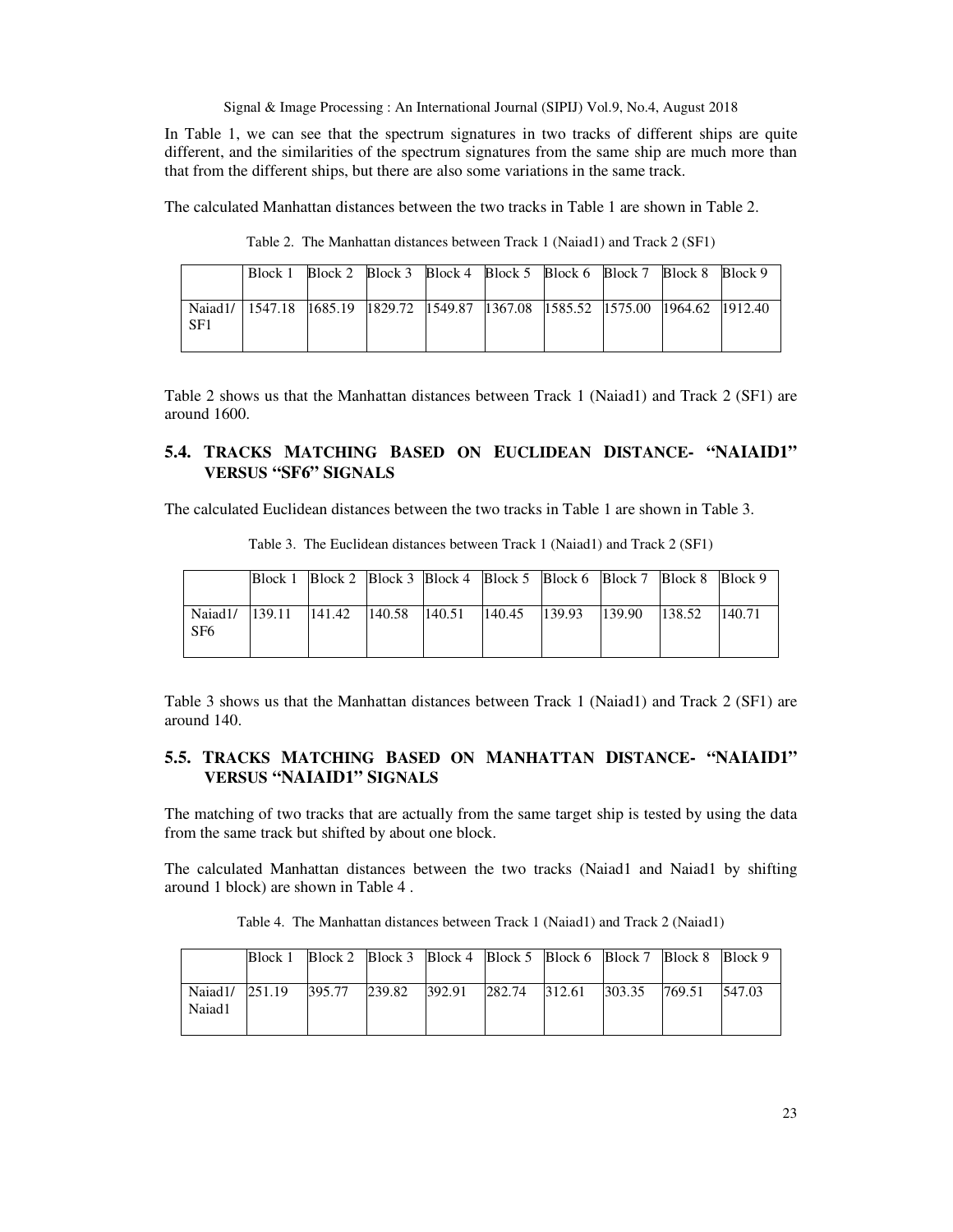Table 4 shows us that the Manhattan distances between Track 1 (Naiad1) and Track 2 (Naiad1) with 1 block shift) are around 300.

## **5.6. TRACKS MATCHING BASED ON EUCLIDEAN DISTANCE- "NAIAID1" VERSUS "NAIAID1" SIGNALS**

The calculated Euclidean distances between the two tracks (Naiad1 and Naiad1 by shifting around 1 block) are shown in Table 4 .

|                   | Block 1 | Block 2 Block 3 Block 4 Block 5 Block 6 Block 7 Block 8 Block 9 |       |       |       |       |       |       |       |
|-------------------|---------|-----------------------------------------------------------------|-------|-------|-------|-------|-------|-------|-------|
| Naiad1/<br>Naiad1 | 34.86   | 48.96                                                           | 33.02 | 46.88 | 35.65 | 39.72 | 38.04 | 81.39 | 51.71 |

Table 5. The Euclidean distances between Track 1 (Naiad1) and Track 2 (Naiad1)

Table 5 shows us that the Euclidean distances between Track 1 (Naiad1) and Track 2 (Naiad1) with 1 block shift) are around 40.

# **5.7 TRACKS MATCHING (DISCRIMINATION) BASED ON MANHATTAN AND EUCLIDEAN DISTANCES**

The power of discrimination (difference) or matching (similarity) of proposed algorithms are tested by plotting the Manhattan and Euclidean distances of tracks from different target tracks or from the same target tracks on the same space, drawing a line to separate them.

#### **TRACKS MATCHING (DISCRIMINATION) BASED ON MANHATTAN DISTANCE:**

The Manhattan distances between Track 1 (Naiad1) and Track 2 (Naiad1) (with 1 block shift) is shown in Figure 6 in red lines, and the Manhattan distances between Track 1 (Naiad1) and Track 2 (SF1) are shown in green lines.



Figure 6. The Manhattan distances between Track 1 (Naiad1) and Track 2 (Naiad1) (with 1 block shift), and distances between Track 1 (Naiad1) and Track 2 (SF1).

Figure 6 shows us that the tracks distances of different target ships "Naiad1" versus "SF1" are around 1600, but the tracks distances of the same target ship "Naiad1" versus "Naiad1" are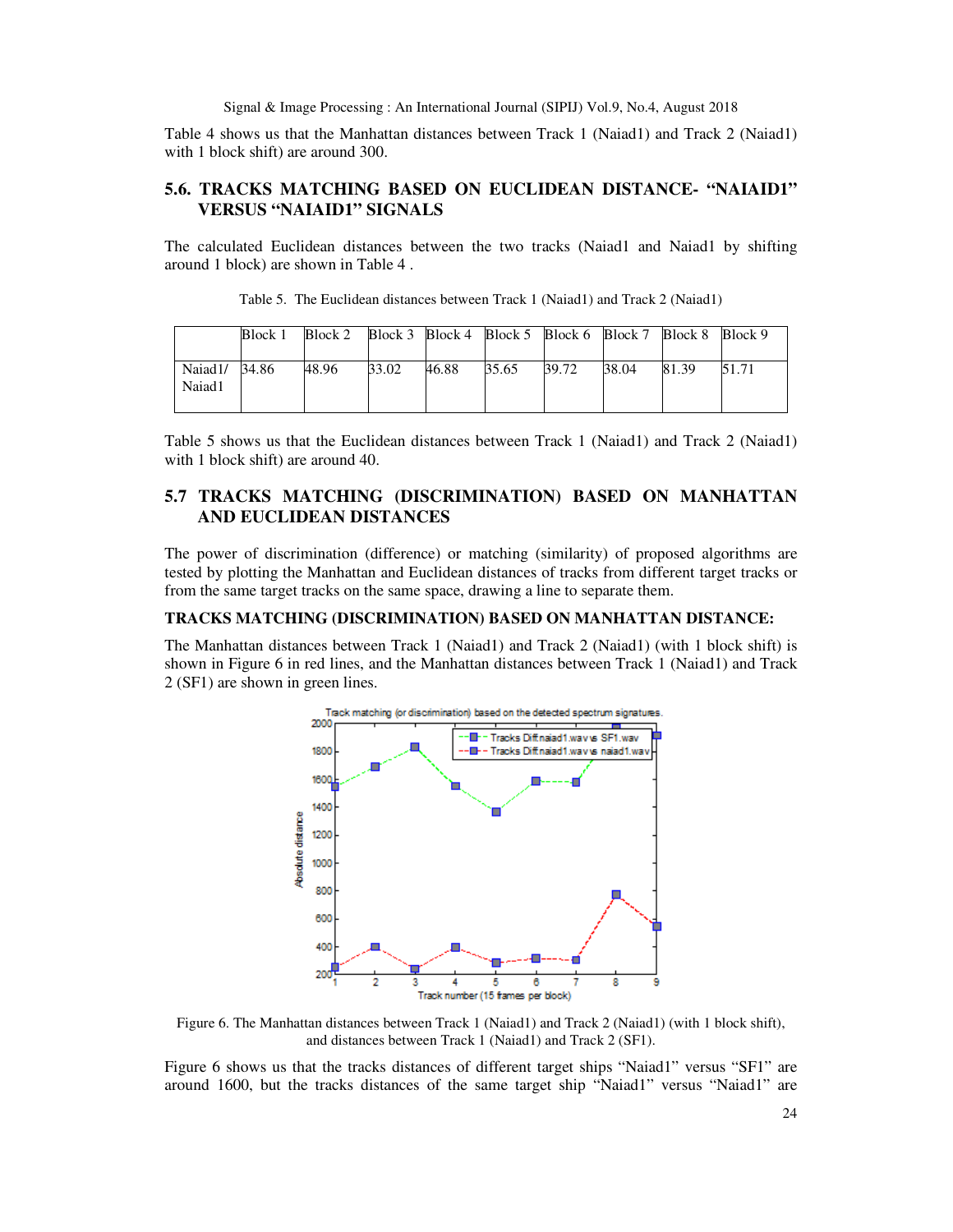around 300. So, by drawing a line around 1000, it is very easy to separate the tracks of the same ship from the tracks from different ships.

#### **TRACKS MATCHING (DISCRIMINATION) BASED ON EUCLIDEAN DISTANCE:**

The Euclidean distances between Track 1 (Naiad1) and Track 2 (Naiad1) (with 1 block shift) is shown in Figure 7 in red lines, and the Euclidean distances between Track 1 (Naiad1) and Track 2 (SF1) are shown in green lines.



Figure 7. The Euclidean distances between Track 1 (Naiad1) and Track 2 (Naiad1) (with 1 block shift), and distances between Track 1 (Naiad1) and Track 2 (SF1).

Figure 7 shows us that the tracks distances of different target ships "Naiad1" versus "SF1" are around 140, but the tracks distances of the same target ship "Naiad1" versus "Naiad1" are around 40. So, by drawing a line around 90, it is very easy to separate the tracks of the same ship from the tracks from different ships.

## **6. CONCLUSION AND FUTURE WORK**

In this paper, an acoustic spectrum signature tracks matching algorithm based on the Manhattan distance and the Euclidean distance of signature vectors, and a multi-frame fusion algorithm are proposed for reliable real time detection and matching of boat generated acoustic signal spectrum signatures. In which, an adaptive median constant false alarm rate algorithm has been used for effective spectrum signature detection of boat-generated acoustic signals, in which a low constant false alarm rate is kept with relatively high detection rate. The proposed algorithms have been tested on many real acoustic signals recorded from hydrophone at a site on the Australian coastline, two of them are shown in the paper. The statistical analysis and experimental results showed that the proposed algorithms have increased the SNR significantly in the observation period, and have kept a very low false alarm rate and relatively high detection rate for the whole detection system.

The following conclusions can also be drawn:

1) The experiments results have shown that the proposed tracks matching algorithm has the ability to discriminate the tracks from different ships and the ability of matching of the tracks from the same ship; and the spectrum signature detection algorithm has captured the critical features of ship generated acoustic signals.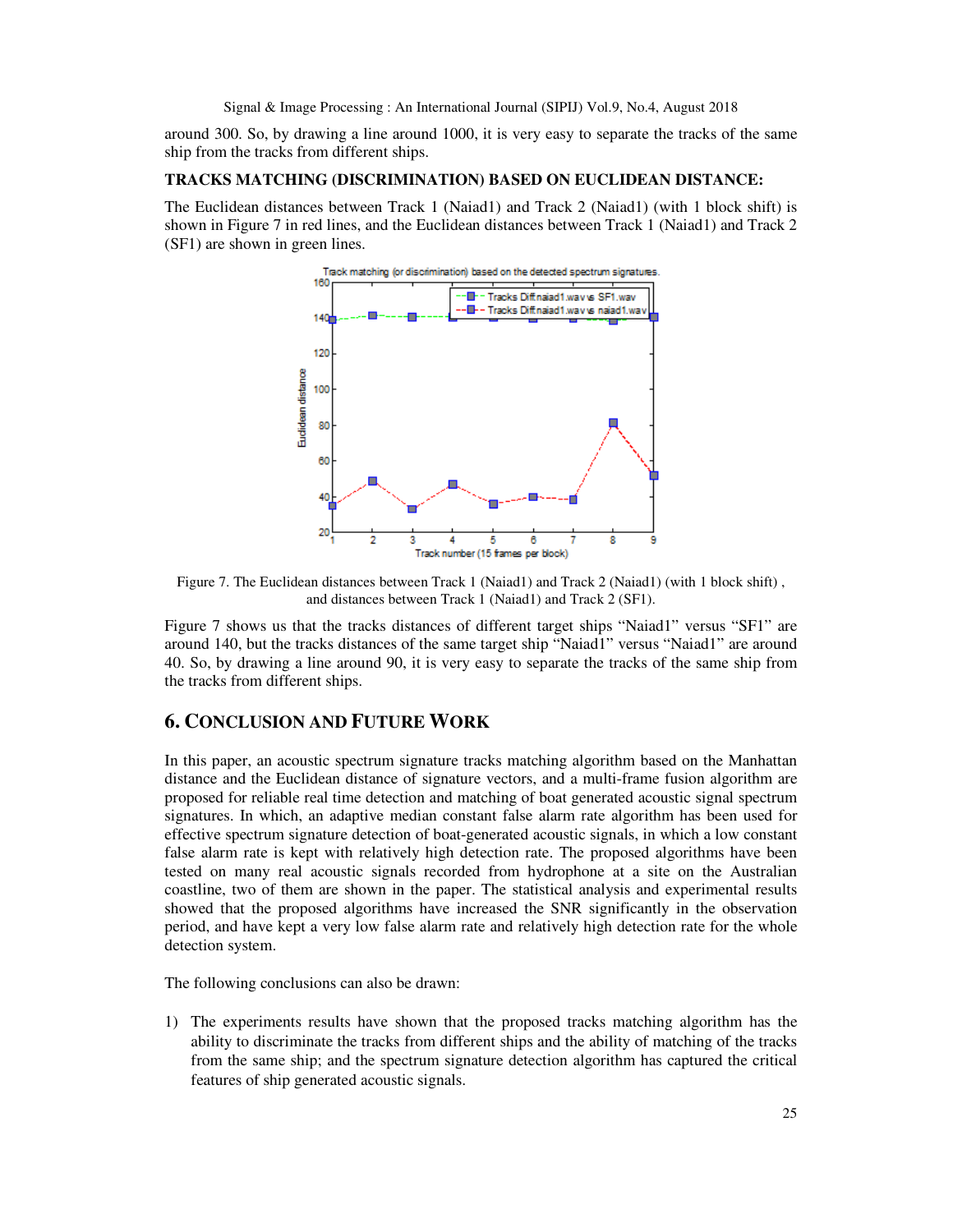- 2) The proposed multi-frame fusion algorithm has increased the SNR significantly, and made the whole detection more robust.
- 3) The proposed Adaptive Median CFAR algorithm is used to detect target frequency signature from a multiple frame fusion spectrum vector, keeping our automatic target detection system at low and constant false alarm rate. This algorithm has been proven that it is especially good for detecting LOFAR target frequency components.
- 4) A magnitude normalization (in the frequency domain) is used to keep our automatic detector more robust to noise and spurious frequencies.
- 5) With the default sensitivity value, most target frequency components are correctly detected. Further decreasing the sensitivity value makes the false detection rate (alarm rate) lower, but at the same time less target frequency components will be detected.
- 6) The boat-generated frequency spectrum signature can be detected with high accuracy. In the experiment reported in this paper, the detected boat-generated frequencies of 'Naiad1' and 'SF1' are very close to the "ground truth".

## **Future work**:

- 1) Recognition The detected spectrum signatures can be used for ship recognition and tracking in the future, in which the study of similarity measures between ship spectrum signatures, and the neural network can also be possibly applied for the recognition of detected ships, based on a database of collected spectrum signatures.
- 2) Tracking-The proposed real time processing and detecting based sonars can be connected into a worldwide undersea network, in which the ships around each sonar can be detected, tracked, and displayed in a control center.
- 3) Arrays processing Sonar array processing based on the proposed algorithm as a building block can also be used to increase the SNR of input signal, or detect the direction of incoming ships, [29-35]

#### **ACKNOWLEDGEMENTS**

The research is supported by 2017 Changshu Scientific and Technology Development Plan Project (CQ201701), and the test data was provided by Sonarcom PTY LTD in Australia.

#### **REFERENCES**

- [1] Chang Cheini (2000), "An Information Theoretic Approach to Spectral Variability, Similarity, and Discrimination for Hyperspectral Image Analysis", "IEEE Transactions on Information theory, Vol 46, No. 5, 2000, 19271932.
- [2] Farifteh, J., Van Der Meer, F., Carranza, E.J.M. , 2006b, Similarity measures for spectral discrimination of saline soils, In Press: International Journal of Remote Sensing.
- [3] Van Der Meer, F., 2006, The effectiveness of spectral similarity measures for the analysis of hyperspectral imagery, International Journal of Applied Earth Observation and Geoinformation, 8, pp. 317.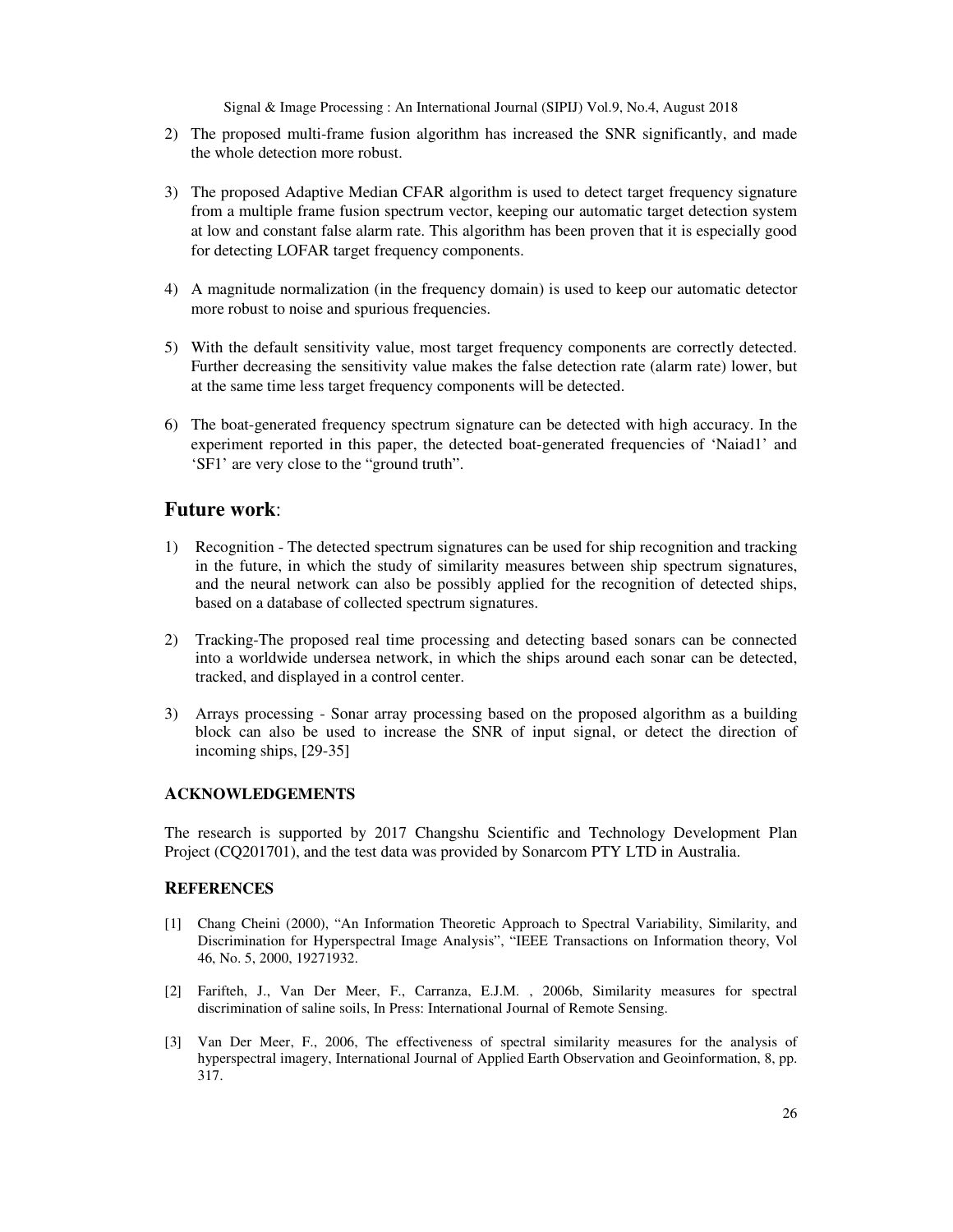- [4] Du H, C.I. Chang, H. Ren, Cc. Chang, J. O. Jensen, And F. M. D¡¯ Amico., 2004, New hyperspectral discrimination measure for spectral characterization, Optical Engineering, 43, no 8, pp. 1777 °C1786.
- [5] J. X. Qiu, L. Zheng, Y. C. Wang, "Research on ship-radiated noise beat tune", Technical Acoustics, vol. 33, no. 4, pp. 322-325, 2014.
- [6] F. S. Zhang, D. Feng, "Fusion and extraction of modulation feature from ship radiated-noise based on wavelet packet and ZFFT", Electronics World, vol. 14, no. 2, pp. 105-106, 2014.
- [7] X. W. Luo, S. L. Fang, "Feature extraction from non-stationary amplitude modulated broad-band signal using the Hilbert-Huang transform", Signal Processing, vol. 27, no. 6, pp. 950-955, 2011.
- [8] Xueyao Li ; Fuping Zhu; Harbin Eng. and Harbin Univ., Application of the zero-crossing rate, LOFAR spectrum and wavelet to the feature extraction of passive sonar signals, Proceedings of the 3rd World Congress on Intelligent Control and Automation, 2000., vol.4, pp. 2461-2463 (2000).
- [9] G. Q. Wu, "Ship radiated-noise recognition (I) the overall framework analysis and extraction of linespectrum", Acta Acoustica, vol. 23, no. 5, pp. 394-400, 1998.
- [10] Y. S. Cheng, X. Gao, H. Liu, "A method for ship propeller blade-number recognition based on template matching", TechnicaI Acoustic, vol. 29, no. 2, pp. 228-231, 2010.
- [11] Peng H.C., Long F., and Ding C., Feature selection based on mutual information: criteria of maxdependency, max-relevance, and min-redundancy, IEEE Transactions on Pattern Analysis and Machine Intelligence, Vol. 27, No. 8, pp. 1226-1238 (2005).
- [12] Roholing, H., "Radar CFAR Thresholding in Clutter and Multiple Target Situations," IEEE Transactions on Aerospace and Electronic System, Vol. AES-19, No. 4, July 1983, pp. 608-621.
- [13] S. Wang, J. X. Qiu, S. J. Wang, "Enhancement of ship radiated noise DEMON spectrum SNR based on correlation properties theory of principles of system\_dynamics", Ship Science and Technology, vol. 35, no. 8, pp. 24-27, 2013.
- [14] Y. S. Cheng, Y. C. Wang, "DEMON analysis of underwater target radiation noise based on modern signal processing", Technical Acoustics, vol. 25, no. 1, pp. 71-74, 2006.
- [15] Chan, Y. T., "Underwater Acoustic Data Processing", NATO ASI Series, Kluwer Academic Publishers.
- [16] R. O. Nielsen, "Sonar Signal Analysis". Boston, MA, Artech House, 1991, pp. 123-128.
- [17] Merrill I, Skolnik, "Introduction to Radar Systems". McGraw-Hill Book Company, 1980.
- [18] Eric Dahai Cheng, Massimo Piccardi and Tony Jan, "Stochastic Boat-Generated Acoustic Target Signal Detection in Time-Frequency Domain", IEEE International Symposium on Signal Processing and Information Technology (ISSPIT'04), Rome, Italy, December, 2004.
- [20] Stergios Stergiopoulos, "Advanced Signal Processing Handbook", CRC Press.
- [21] Burdic, W. S., 1984, "Underwater Acoustic System Analysis", Prentice-Hall, Englewood Clissf, NJ.
- [22] Waite A. D., Sonar for practical Engineers, John Wiley, 3rd Ed. (2003).
- [23] H. L.Van Trees, "Detection, Estimation and Modulation Theory". Part I. New York, Wily, 1968, pp. 68-85.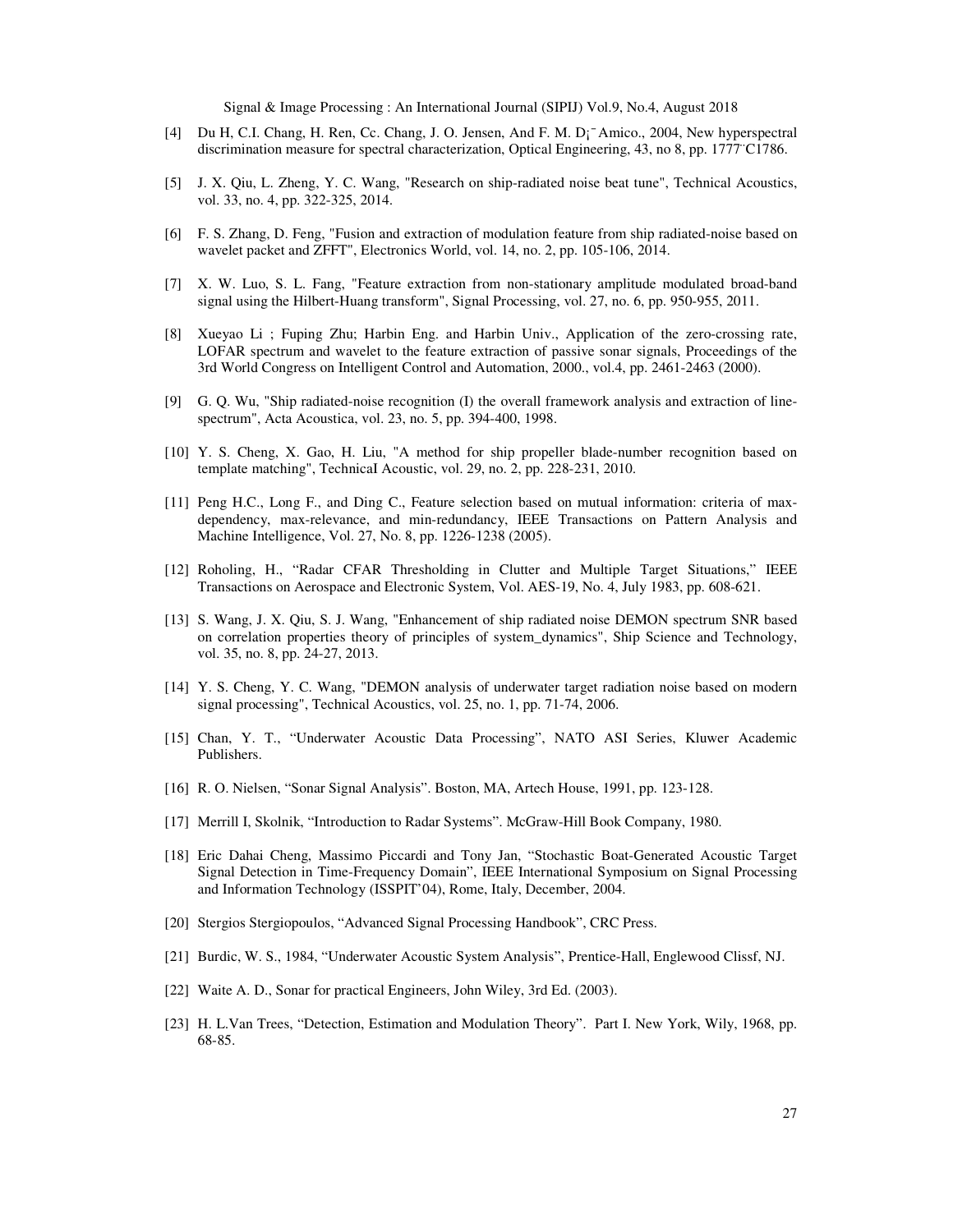- [24] Soares Filho, W.; Manoel de Seixas, J.; Pereira Caloba, L., Principal component analysis for classifying passive sonar signals. International Symposium on Circuits and Systems, Sydney, Australia, vol. 2, pp. 592-595 May (2001).
- [25] Soares Filho W., Seixas J. M. and de Moura N. N., Preprocessing passive sonar signals for neural classification. IET Radar, Sonar & Navigation, vol. 6, pp. 1-14 (2011).
- [26] 1. R. J. Urick, Principles of Underwater Sound (3rd Edition), Washington, USA: McGraw-Hill, 1983.
- [27] R. O. Nielsen, Sonar Signal Processing, MA: Artech House Inc., 1991.
- [28] J. C. D. Martino, J. P. Haton and A. Laporte, "Lofargram line tracking by multistage decision," in Speech, and Signal Processing, USA, 1993. Lee, S.hyun. & Kim Mi Na, (2008) "This is my paper", ABC Transactions on ECE, Vol. 10, No. 5, pp120-122.
- [29] Johnson, D. H.; Dudgeon, D. E. (1993). Array Signal Processing. Prentice Hall.
- [30] Van Trees, H. L. (2002). Optimum Array Processing. New York: Wiley.
- [31] Krim, H.; Viberg, M. (July 1996). "Two Decades of Array Signal Processing Research" (PDF). IEEE Signal Processing Magazine: 67–94. Retrieved 8 December 2010.
- [32] S. Haykin and K.J.R. Liu (Editors), "Handbook on Array Processing and Sensor Networks", Adaptive and Learning Systems for Signal Processing, Communications, and Control Series, 2010.
- [33] E. Tuncer and B. Friedlander (Editors), "Classical and Modern Direction-of-Arrival Estimation", Academic Press, 2010.
- [34] Prof. J.W.R. Griffiths, Adaptive array processing, IEEPROC, Vol. 130,1983.
- [35] N. Petrochilos,G. Galati, E. Piracci, Array processing of SSR signals in the multilateration context, a decade survey.

#### **AUTHORS**

**Dahai Cheng** (BE 1982, ME 1986, and PhD 1999) was born in 1961, in Xian, China; who is currently a professor at Changshu Institute of Technology. His research interests are radar and sonar signal processing, biological signal and image processing, computer vision, video surveillance and pattern recognition etc. He has about 40 academic papers published in recognized international journals and international conferences. He had been working on several ARC projects in NICTA, UTS, UNSW, and several R&D projects in Sonacom and MDA etc. He was also a specially invited professor at Xian University of Posts & Telecommunications. E-mail: ericdahaicheng@qq.com



**Huigang Xu** was born in September 1969; who graduated from the Department of Applied Physics in East China Normal University (Bachelor degree), and obtained his PhD from Nanjing University of Science and Technology in control science and engineering in 2007, and currently he is a professor at Changshu Institute of Technology. He was a young leader of science and technology group in "333 highlevel personnel training project", and he was also selected as an "outstanding young teacher" in Jiangsu province, and a leader of key discipline project in the university. Professor Xu is a director of electrical and automation specialized committee in China



Automation Society; and a director of electronic control system and device specialized committee, in China Electrotechnical Society; and also a director of Jiangsu automation society. Professor Xu is a master degree postgraduate supervisor of Suzhou University and China University of Mining and Technology, and is mainly engaged in the research work in signal detection and control, industrial automation, and has completed of 2 National Natural Science projects, and 2 provincial prospective research projects, and